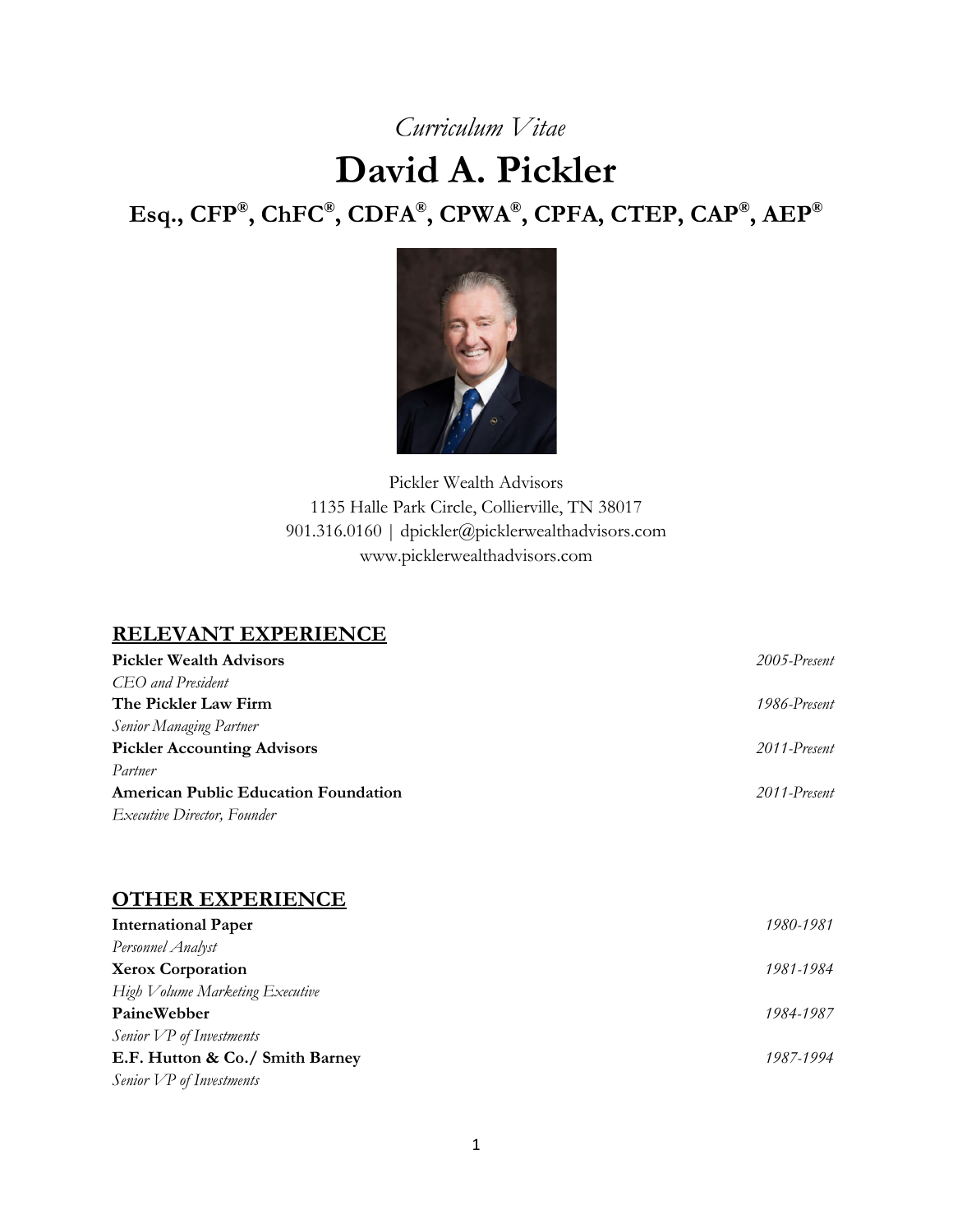### **PaineWebber/ UBS Financial Services** *1994-2005*

*Senior VP of Investments Branch Sales Manager*

### **EDUCATION & TRAINING**

| <b>Arkansas State University</b>                              |               |
|---------------------------------------------------------------|---------------|
| Bachelor of Science in Business Management                    | Jonesboro, AR |
| Magna Cum Laude                                               | 1980          |
| The University of Memphis, Cecil C. Humphreys School of Law   |               |
| Juris Doctor                                                  | 1985          |
| The College for Financial Planning                            | Denver, CO    |
| Certified Financial Planner Training (Self Study)             | 1988          |
| The American College of Financial Services                    | Bryn Mawr, PA |
| <b>Chartered Financial Consultant</b>                         | 1988          |
| Chartered Advisor in Philanthropy (CAP)                       | 2021          |
| University of Pennsylvania, Wharton School of Business        |               |
| "Retirement, Income, and Investment Strategies" Certification | 1995          |
| <b>Yale University</b>                                        |               |
| "Certified Private Wealth Advisor" Certification              | 2020          |
| University of Pennsylvania, Wharton School of Business        |               |
| "Client Psychology" Certification                             | 2021          |

# **CERTIFICATIONS AND DEGREES HELD**

| <b>Bachelor of Science in Business Management</b>                | 1980         |
|------------------------------------------------------------------|--------------|
| <i>Juris Doctor</i> $(I.D.)$                                     | 1985         |
| Arkansas Real Estate Affiliate Broker (Retired)                  | 1976-1981    |
| Series 03 National Commodity Futures Examination                 | 1984-Present |
| Series 07 General Securities Representative Examination          | 1984-Present |
| Series 63 Uniform Securities Agent State Law Examination         | 1984-Present |
| Tennessee Insurance Agent                                        | 1984-Present |
| Insurance License for Annuity and Life                           | 1984-Present |
| Certified Financial Planner (CFP)                                | 1988-Present |
| Chartered Financial Consultant (ChFC)                            | 1990-Present |
| Registered Investment Advisor                                    | 1990-Present |
| Series 65 Uniform Investment Adviser Law Examination             | 1992-Present |
| Series 05 Interest Rate Options Examination                      | 1996-Present |
| <b>Series 08 General Securities Sales Supervisor Examination</b> | 1996-Present |
| Certified Divorce Financial Analyst (CDFA)                       | 2015-Present |
|                                                                  |              |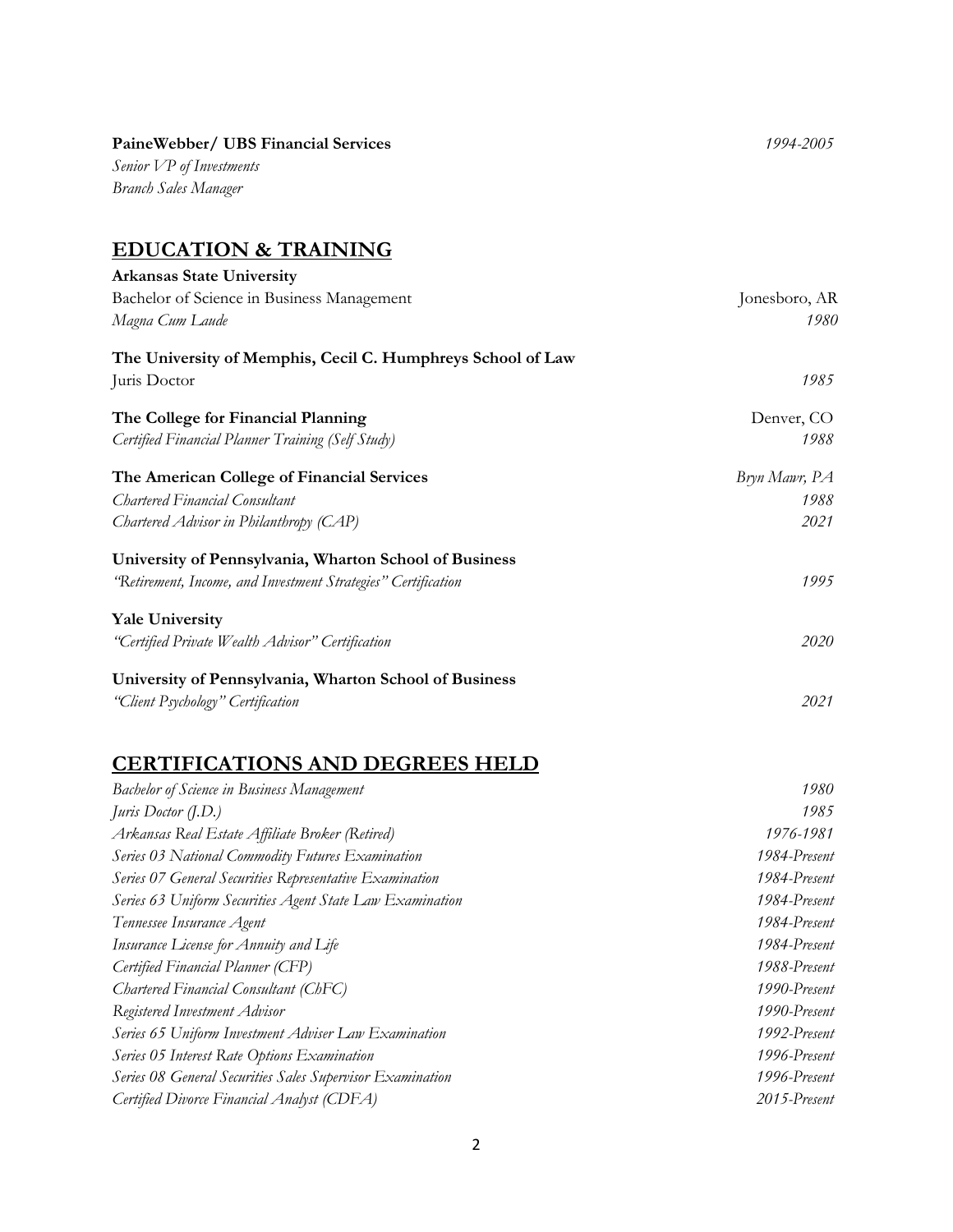| <b>Behavioral Finance</b>                 | 2018-Present |
|-------------------------------------------|--------------|
| Certified Private Wealth Advisor (CPWA)   | 2020-Present |
| Chartered Trust and Estate Planner (CTEP) | 2020-Present |
| Certified Plan Fiduciary Advisor (CPFA)   | 2020-Present |
| Accredited Estate Planner                 | 2021-Present |
| Chartered Advisor in Philanthropy (CAP)   | 2021-Present |
| Rule 31 Mediator                          | 2021-Present |
| Accredited Estate Planner® (AEP®)         | 2021-Present |

# **DAVID A. PICKLER ATTORNEY AT LAW: STATES OF PRACTICE AND MEMBERSHIP**

| Admitted to practice in states of Tennessee, Mississippi, and Arkansas |      |
|------------------------------------------------------------------------|------|
| <b>Rule 31 Mediator</b>                                                |      |
| Tennessee Alternative Dispute Commission                               | 2021 |
| <b>U.S. Supreme Court</b>                                              |      |
| Member                                                                 | 2004 |
| <b>U.S. Federal Courts</b>                                             |      |
| Member                                                                 | 1986 |
|                                                                        |      |

# **EXPERT WITNESS TESTIMONIES & PRESENTATIONS**

| <b>Judicially Appointed Special Master,</b> |             |
|---------------------------------------------|-------------|
| Hodges v. Hodges                            | 1997        |
| Weiss v. Weiss                              | <i>2000</i> |
|                                             |             |

#### **Expert Witness,**

| Massey v. Massey       | 1992 |
|------------------------|------|
| Dodge v. Dodge         | 1993 |
| Hardin v. Hardin       | 2003 |
| Jennings v. Jennings   | 2015 |
| Macdonald v. Macdonald | 2015 |

### **Private Mediation of Divorce (Division of Assets),**

| Chandler v. Chandler    | 2011 |
|-------------------------|------|
| Thompson v. Thompson    | 2014 |
| Hermann v. Hermann      | 2015 |
| Carney-Wright v. Wright | 2015 |
| Shappley v. Shappley    | 2017 |
| Schwartz v. Schwartz    | 2019 |
| Soule v. Soule          | 2019 |
| Rule 31 Mediator        | 2021 |

### **Congressional Testimony,**

| Testimony of David A. Pickler, President of the National School Boards Association      |      |
|-----------------------------------------------------------------------------------------|------|
| Before the Subcommittee on Labor, Health and Human Services, Education, and             |      |
| Related Agencies   Committee on Appropriations   United States House of Representatives | 2014 |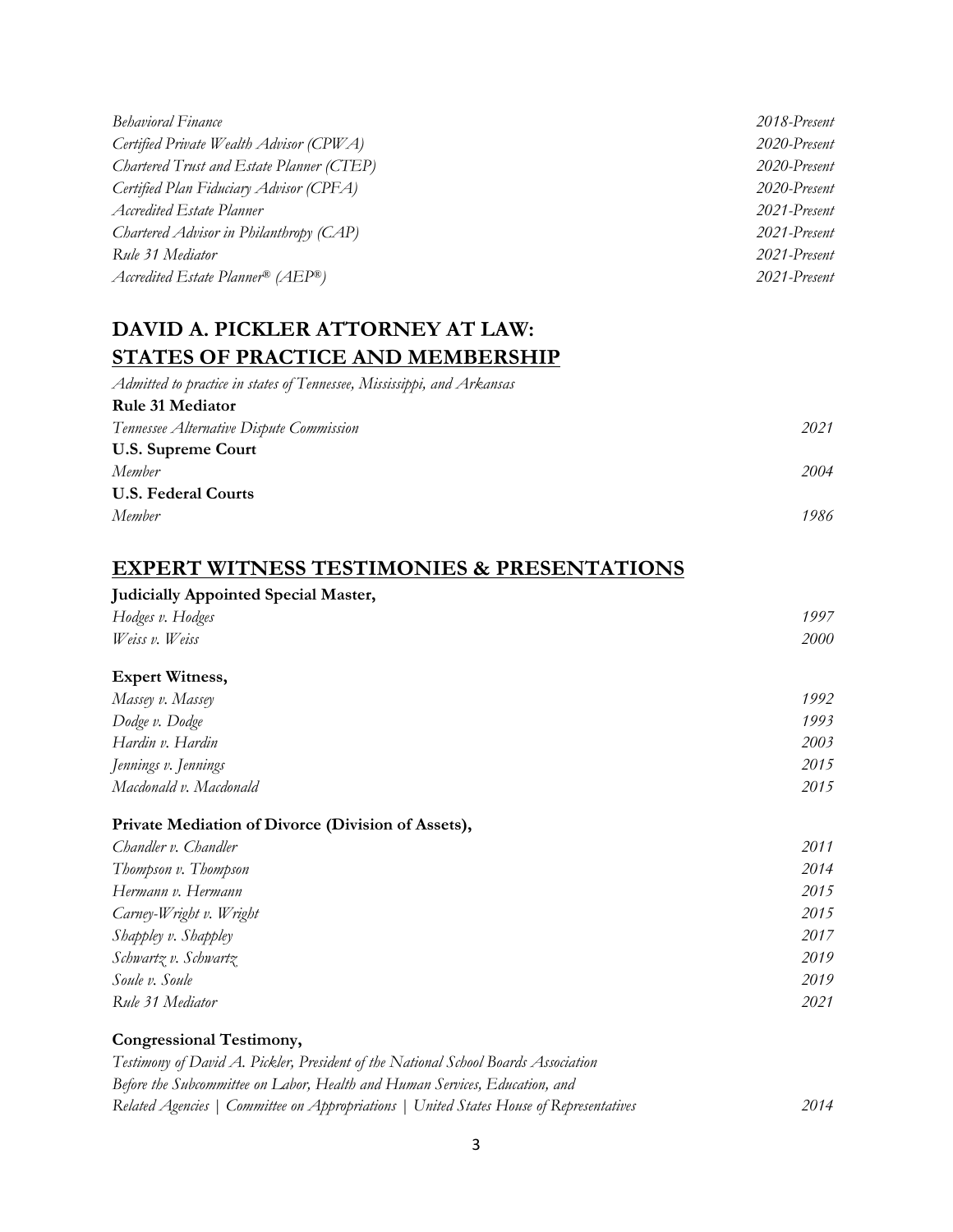#### **Pickler Companies Presentations,**

*"Organizing Your Financial Past, Present, and Future" "Your Financial Flight Plan" "Planning for Perils, Pitfalls, and Panics" "Tackling Bad Debt & Recognizing Better Debt" "What now? Retirement and Your Second Career" "Preparing for Tax Time Year-Round" "Money and Your Family" "Credit Survival" "Fall Investor's Market Almanac: Time to Harvest Your Profit or Plant New Seeds" "Covering Your Assets: A Guide to Protecting Your Family Wealth from Issues of Age and Incapacity" "Quarterly Market Update," quarterly presentations for Market and a Movie "Bull Talk," quarterly Client Advisory Council calls "Bull Talk," Special Edition Weekly Market Calls | Coronavirus Updates "BullTV" Host: Produced by Pickler Wealth Advisors and Collierville High School – Q1 of 2021 "The 2020 Election and Beyond: A Virtual Forum About the November Election" "The Ultimate Guide to Planned Giving" – CLE Presentation for the Cecil C. Humphreys School of Law "Four Things Small Business Owners Should Focus On" – Presentation for SCORE of Memphis "Tax Planning for Small Businesses" – Presentation for SCORE of Memphis "Tales from the Crypt-o: A Virtual Forum About Cryptocurrency"*

#### **National Presentations,**

*"President's Inaugural Address"* - NSBA Annual Conference *"Building an Army of Advocates"* - NSBA Advocacy Institute *"President's Report"* - NSBA Annual Conference *"The Never-Ending Journey: On the Road from Good to Great" -* LPL Financial Focus Conference *"The Relentless Pursuit of Relevance in Public Education" "The Case for Financial Literacy" –* Destination Imagination Annual Conference

### **PUBLIC SPEAKER**

*David has traveled to all 50 states and 9 countries as a professional speaker, advocating for public education on behalf of the National School Boards Association (NSBA) and American Public Education Foundation (APEF).*

*David is also a contributor on* [Huffington Post](http://www.huffingtonpost.com/author/david-pickler)*, authoring pro-public education articles:*

- *Will America's Head-Spinning Presidential Race Hinge on Character?*
- *Will this Year's 'Wild Ride' Presidential Election Impact Youth Civic Engagement?*
- *Advancing Global Citizenship among K-12 Youth: A National Imperative*
- *The DNC's 'Stain' of Corruption & the Lesson for America's Youth*
- *The RNC's 'Great Lie' About K-12 Education*
- *Common Core: A Failed 'Grand Experiment'*
- *Make Public Education Part of Our National Dialogue*
- *K-12 Education for Sale - Buying and Selling Kids' Futures*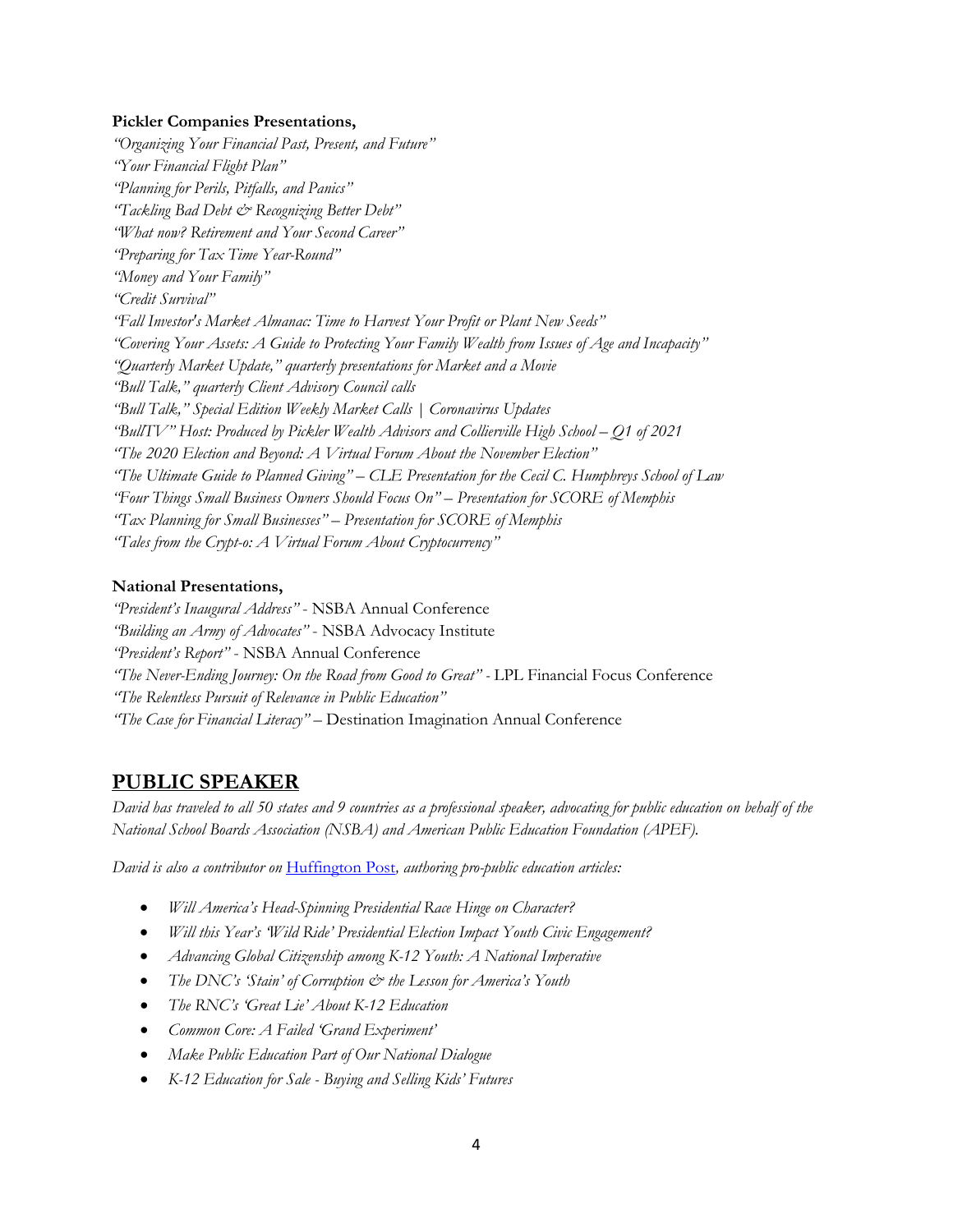# **PUBLICATIONS**

| "Memphis, Profiles in Courage"                                          | 2008                      |
|-------------------------------------------------------------------------|---------------------------|
| "My Two Cents: Weekly Newsletter"                                       | 2012-Present              |
| "Empowering Excellence"                                                 | 2013                      |
| "Give Input on New Tennessee Education Standards"                       | 2015                      |
| "Completion Grants Could Help Community College Students Stay on Track" | 2021                      |
| "Pillars of Purpose"                                                    | Pending Publication: 2021 |
| "Hostile Surrender"                                                     | Pending Publication: 2022 |
| <b>National Publication Collaboration</b>                               |                           |
| "Shelby County Schools: Merger/Demerger" Washington Post; Laura Meckler | 2021                      |
| "Shelby County Schools: Merger/Demerger" USA Today; Laura Testino       | 2021                      |

### **PROFESSIONAL ASSOCIATIONS, MEMBERSHIPS AND ACTIVITIES**

| <b>Bar Associations</b>                                                       |              |
|-------------------------------------------------------------------------------|--------------|
| American Bar Association                                                      |              |
| Tennessee Bar Association                                                     |              |
| Memphis Bar Association                                                       |              |
| Mississippi Bar Association                                                   |              |
| Arkansas Bar Association                                                      |              |
| Planned Giving Council of Memphis                                             |              |
| <b>Estate Planning Council of Memphis</b>                                     |              |
| <b>Collierville Chamber of Commerce</b>                                       |              |
| - Board of Directors                                                          |              |
| - Chair, Entrepreneurship Committee                                           |              |
| <b>Tennessee Financial Associations</b>                                       |              |
| Member - Securities Dealers Association                                       | 1984-1987    |
| President – International Association for Financial Planners, Memphis Chapter | 1993-1995    |
| Founder - Smart Money Expo                                                    | 1994-1995    |
| Member of Executive Board - Planned Giving Council of Greater Memphis         | 2005-2008    |
| Member - Financial Planning Association (Local and National)                  | 2010-2017    |
| <b>Economic Club of Memphis</b>                                               |              |
| Member                                                                        | 2002-Present |
| <b>Germantown Chamber of Commerce:</b>                                        |              |
| Chairman, Education Committee                                                 | 1998-2000    |
| <b>National Science Teachers Association</b>                                  |              |
| Member - Investment Advisory Committee                                        | 1998         |
|                                                                               |              |

# **CIVIC ASSOCIATIONS, MEMBERSHIPS AND ACTIVITIES**

#### **Boy Scouts of America** *CubMaster, Pack 368 1992-1995*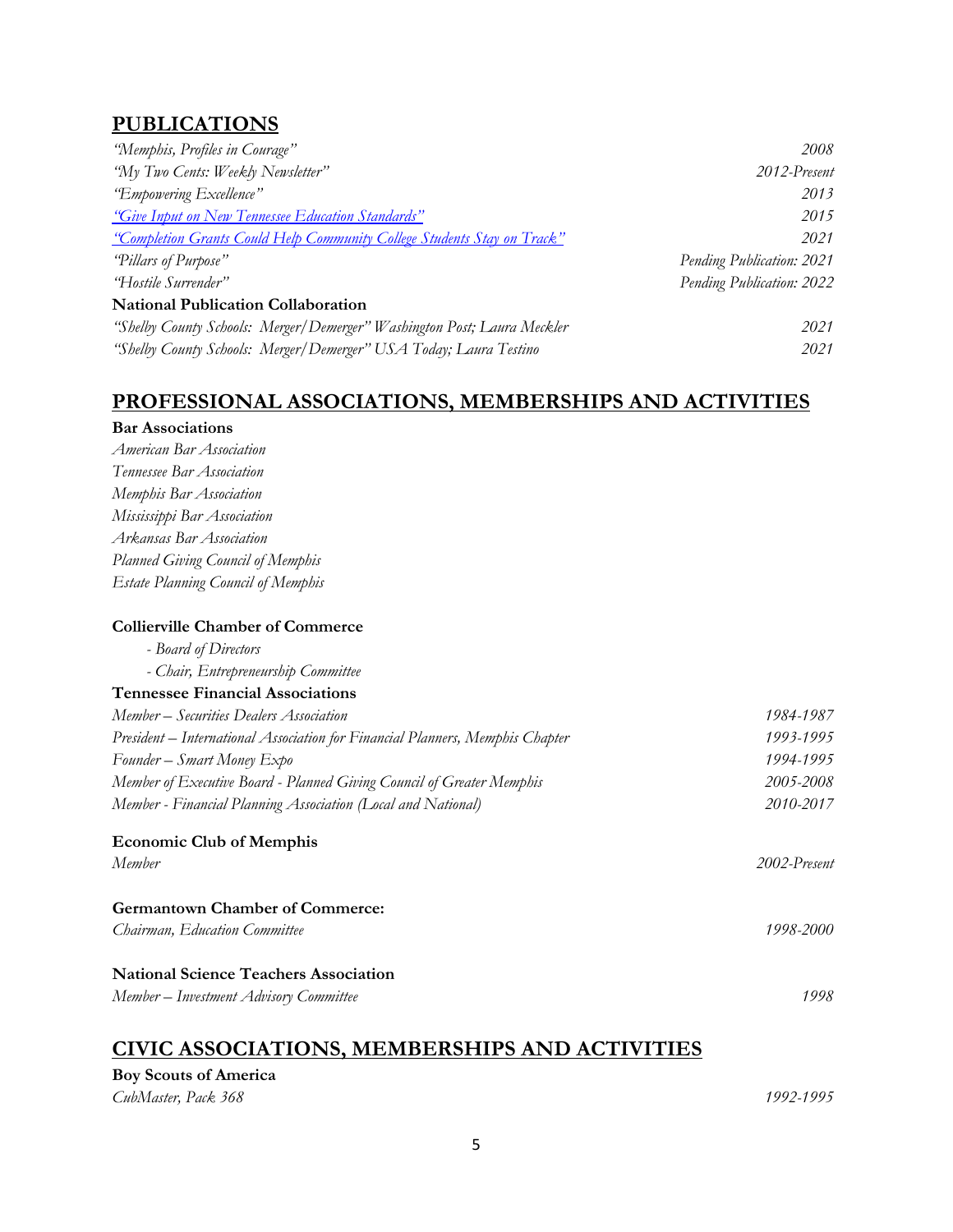| <b>Eastern District Finance Director</b>                  | 1995-1997              |
|-----------------------------------------------------------|------------------------|
| <b>Assistant Scout Master</b>                             | 1995-2002              |
| Chickasaw Council Advisory Board                          | 1997                   |
| Staff, BSA National Jamboree                              | 1997, 2001, 2005       |
| Chickasaw Council Executive Board                         | 1998-2018              |
| Vice Chairman - Scout Base                                | 2000                   |
| Philmont Scout Ranch, Trek                                | 2000                   |
| <b>Eastern District Friends of Scouting Chairman</b>      | 2001                   |
| 2001 National Jamboree Committee - Chickasaw Council      | 2001                   |
| Vice President - Programs, Chickasaw Council              | 2001-2004              |
| Selection Committee– Chickasaw Council Scout Executive    | 2002                   |
| ScoutBase Chairman                                        | 2002, 2004, 2006, 2008 |
| Council Scout Division Finance Chair                      | 2003                   |
| 2005 National Jamboree Committee - Chickasaw Council      | 2005                   |
| Vice President – Finance, Chickasaw Council               | 2005-2008              |
| Eastern District Chairman                                 | 2018                   |
| Kiwanis                                                   |                        |
| <u>Louisiana-Mississippi-West Tennessee District</u>      |                        |
| <b>District Special Education Committee</b>               | 2002-2003              |
| Chairman, Public Relations Committee                      | 2004                   |
| Lt. Governor, Division 1C (Distinguished)                 | 2004-2005              |
| <b>Board of Directors</b>                                 | 2004-2005              |
| Regional Trustee                                          | 2005-2006              |
| Governor Elect                                            | 2006-2007              |
| Governor                                                  | 2007-2008              |
| <u>Kiwanis Club of Germantown</u>                         |                        |
| Past President (Distinguished)                            | 2001-2002              |
| Memphis Oral School for the Deaf                          |                        |
| <b>Board of Directors</b>                                 | 2001-2013              |
| Capital Campaign, Chairman                                | 2002-2007              |
| Vice President, Finance                                   | 2005                   |
| Vice Chairman                                             | 2005-2007              |
| Chairman                                                  | 2007-2013              |
| <b>Tennessee School Boards Association</b>                |                        |
| Level Five Master Board Member                            | 2001                   |
| 2001 All-Tennessee School Board                           | 2001                   |
| Editorial Advisory Board                                  | 2002-2003              |
| Treasurer                                                 | 2006-2007              |
| <b>Executive Board of Directors</b>                       | 2006-2015              |
| 2007 All-Tennessee School Board                           | 2007                   |
| Scholar's Circle - Recognizing Excellence in Boardmanship | 2007                   |
| C. Hal Henard School Board Member of the Year             | 2007                   |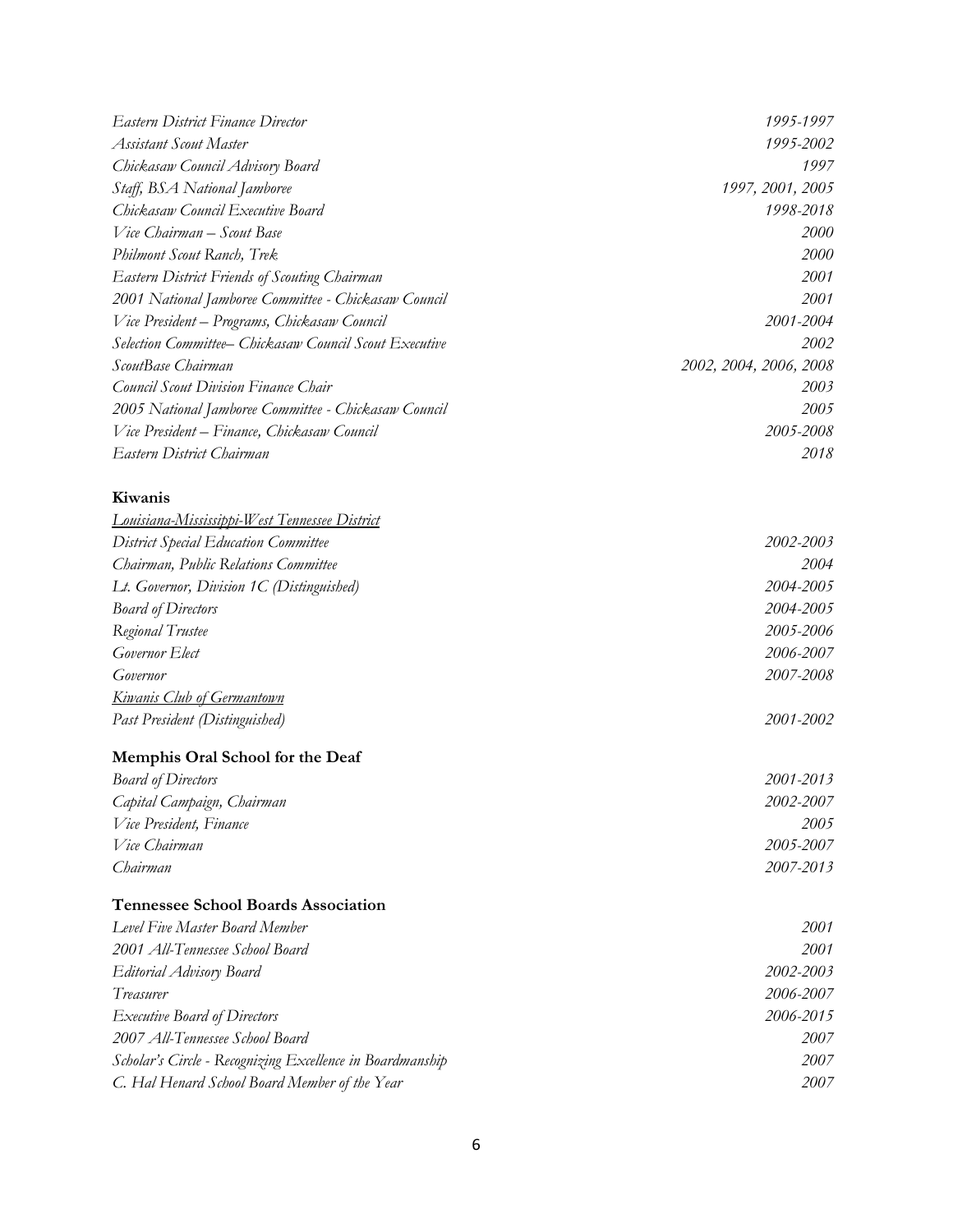| President - Elect                                                                                          | 2007-2008            |
|------------------------------------------------------------------------------------------------------------|----------------------|
| President                                                                                                  | 2009                 |
| Leadership Germantown Alumni Association                                                                   |                      |
| Co-Founder                                                                                                 | 1996                 |
| Vice President                                                                                             | 1996 - 1998          |
| Founder, Germantown Community Forum Series                                                                 | 1998                 |
| President                                                                                                  | 1998-2000            |
| <b>Defenders of Freedom</b>                                                                                |                      |
| David provided leadership to this organization of Constitutional Conservatives, helping it establish       |                      |
| organizational stability, broaden its membership base, and create a powerful niche in the area's political |                      |
| infrastructure.                                                                                            |                      |
| Executive Vice President                                                                                   | 2003                 |
| President                                                                                                  | 2004-2005            |
|                                                                                                            |                      |
| <b>City of Germantown, Tennessee</b>                                                                       | 1995-1996            |
| Financial Advisory Committee                                                                               | 1997-1998            |
| Design Review Commission<br><b>Economic Development Commission</b>                                         | 1999                 |
| Chairman, George Washington Bicentennial Celebration                                                       | 1999                 |
| Germantown 2000 Oversight Commission                                                                       | <i>2000</i>          |
| <b>Steering Committee Hometown Heroes</b>                                                                  | 2000                 |
| Planning Commission                                                                                        | 2000-2002            |
| Healthy Kids, Healthy Germantown Leadership Coalition                                                      | 2007                 |
| <b>Greater Memphis Arts Council</b>                                                                        |                      |
| <b>Steering Committee</b>                                                                                  | 2003                 |
| <b>Leadership Memphis</b>                                                                                  |                      |
| Class of 2001                                                                                              | 2001                 |
| Education Day, Co-Chair                                                                                    | 2002-2003            |
| <b>Education Committee</b>                                                                                 | 2002-2004            |
| <b>Memphis Youth Performing Arts Association</b>                                                           |                      |
| Chairman, Board of Directors                                                                               | 2002-2003            |
| Mid-South AIDS Fund                                                                                        |                      |
| <b>Board of Directors</b>                                                                                  | 2003-2004            |
| <b>Parent Teacher Association (PTA)</b>                                                                    |                      |
| Fall Carnival Chairperson                                                                                  | 1992-1999            |
| Project Coordinator, Farmington Educational Garden                                                         | 1997-1999            |
| Houston Middle School PTA Board                                                                            | 1997-1998, 2002-2003 |
| <b>Shelby County Government</b>                                                                            |                      |
| Shelby County Board of Education                                                                           | 1998-2014            |
| Shelby County Board of Education, Chairman                                                                 | 1999-2011            |
|                                                                                                            |                      |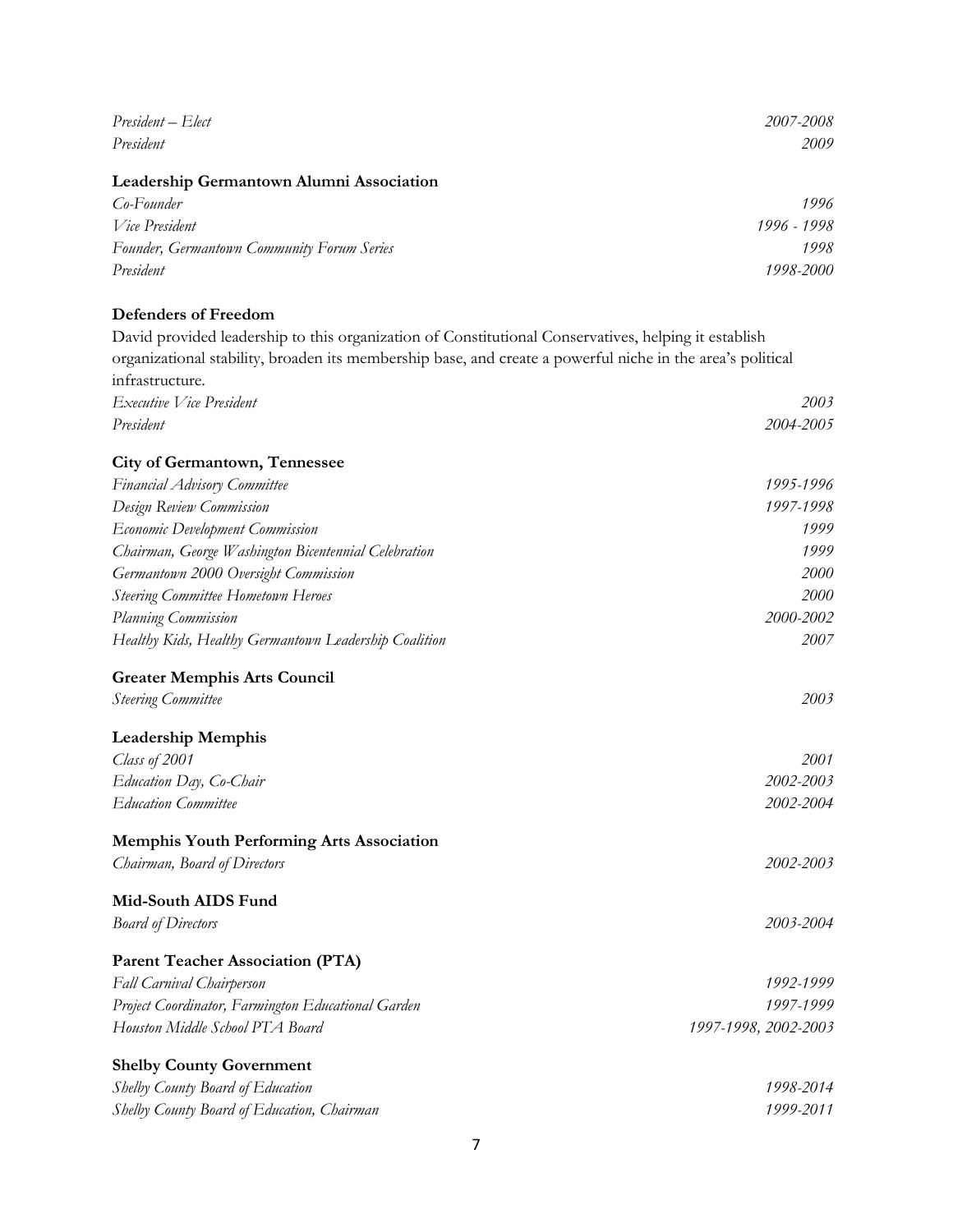| Ad Hoc Committee on Public Education and Long Term Financing      | 2001         |
|-------------------------------------------------------------------|--------------|
| Mayor's Task Force on School Funding and Metropolitan Governments | 2002         |
| Shelby County Needs Assessment Committee                          | 2004-2007    |
| Community Task Force on Public Education                          | 2005-2007    |
| Juvenile Court Advisory Council                                   | 2006-2007    |
| <b>State of Tennessee</b>                                         |              |
| Coalition of Large School Systems, Chairman                       | 2006-2009    |
| TN Committee on Academic Standards, Vice Chairman                 | 2015-2017    |
| <b>United States Senate</b>                                       |              |
| <b>IDEA</b> Advisory Committee,                                   |              |
| US Senators Bill Frist and Lamar Alexander                        | 2002-2003    |
| <b>National School Boards Association (NSBA)</b>                  |              |
| Southern Region Director                                          | 2008         |
| <b>Board of Directors</b>                                         | 2008-2015    |
| President                                                         | 2013-2014    |
| Immediate Past President                                          | 2014-2015    |
| <b>Council of School Attorneys</b>                                |              |
| Member, Tennessee & National                                      | 2010-Present |
| Sons of the American Revolution                                   |              |
| Member                                                            | 2010-Present |
| <b>U.S. Supreme Court Historical Society</b>                      |              |
| Member                                                            | 2013-Present |
| <b>American Public Education Foundation (APEF)</b>                |              |
| Co-Founder and Executive Director                                 | 2014-Present |
|                                                                   |              |
| Go the Distance Baseball ("Field of Dreams" Movie Site)           |              |
| <b>Board of Directors</b>                                         | 2014-Present |
| <b>Krewe of Orpheus</b>                                           |              |
| Member                                                            | 2015-Present |
| <b>Balboa Yacht Club</b>                                          |              |
| Member                                                            | 2016-Present |
| <b>Financial Services Institute (FSI)</b>                         |              |
| National Advisory Board                                           | 2017-2019    |
|                                                                   |              |
| <b>National Board for Professional Teaching Standards (NBPTS)</b> |              |
| <b>Board of Directors</b>                                         | 2018-Present |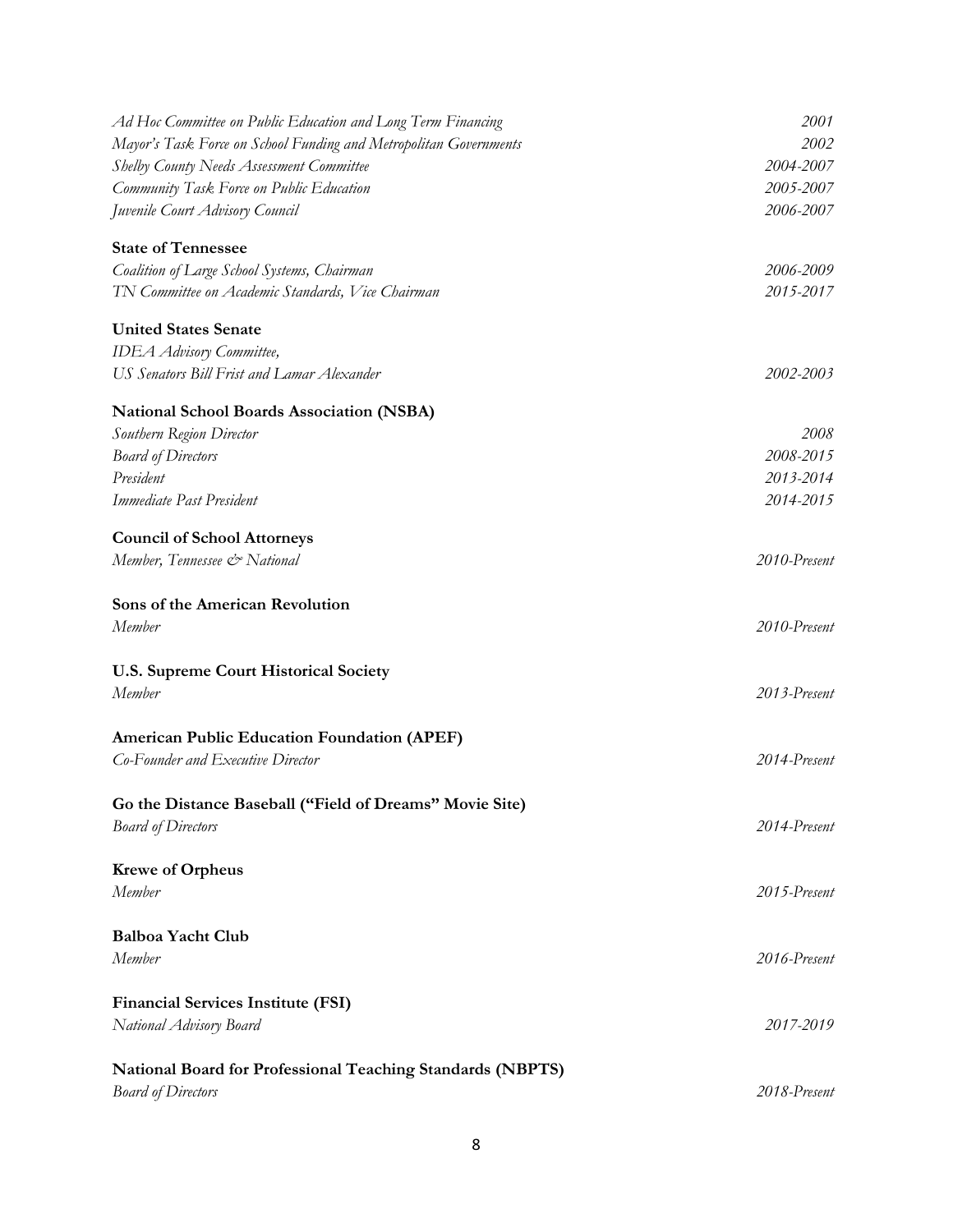| <b>Arlington Education Business Partnerships Foundation (EBP)</b> |                           |
|-------------------------------------------------------------------|---------------------------|
| Chairman                                                          | 2018-2020                 |
| <b>Orpheum Theatre</b>                                            |                           |
| <b>Board of Directors</b>                                         | 2005-2013                 |
|                                                                   | Second Term: 2018-Present |
| Chair, Strategic Planning Committee                               | 2018-Present              |
| Chair, Executive Committee                                        | 2018-Present              |
| Planned Giving Advisor                                            | 2020-Present              |
| <b>Federal Reserve Bank of St. Louis</b>                          |                           |
| Member, Advisory Committee                                        | 2018-Present              |
| Tennessee Business Roundtable (TBR)                               |                           |
| <b>Board of Directors</b>                                         | 2018-Present              |
| Chairman, Education Council                                       | 2019-Present              |
| The Federalist Society                                            |                           |
| Member                                                            | 2019-Present              |
| <b>Arkansas State University Foundation</b>                       |                           |
| <b>Board of Directors</b>                                         |                           |
| Joint Committee for University Investments (Systemwide)           | 2019-Present              |
| Porter-Leith Early Childhood Foundation                           |                           |
| <b>Board of Trustees</b>                                          | May 2021-Present          |
| Cecil C. Humphreys School of Law                                  |                           |
| Dean's Advisory Committee                                         | June 2021-Present         |
|                                                                   |                           |
| <b>EDUCATION INITITATIVES</b>                                     |                           |
| Partners in Education (PIE)                                       | 2016-Present              |
| <b>Board of Directors</b>                                         |                           |
| Houston High School Arts and Athletics Foundation (HHSAAF)        |                           |
| <b>Board of Directors</b>                                         | 2015-Present              |
| <b>Board Chairman</b>                                             | 2020-Present              |
| Houston High School Master Plan                                   |                           |
| Committee Chairman                                                | 2020-Present              |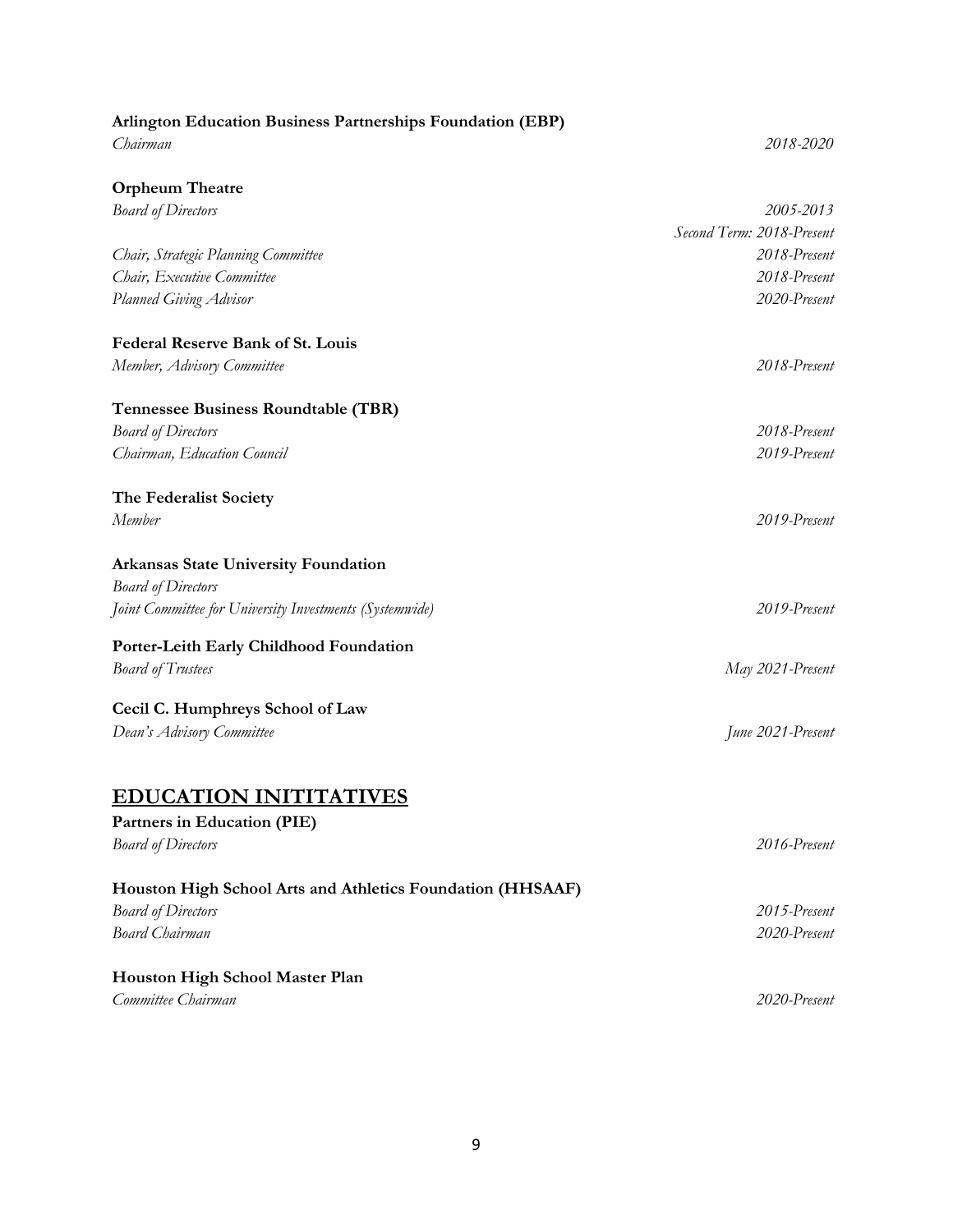### **PLANNED GIVING**

| <b>Orpheum Theatre</b>                                  |              |
|---------------------------------------------------------|--------------|
| Consultant                                              | 2020-Present |
| University of Memphis, Cecil C. Humphreys School of Law |              |
| Consultant                                              | 2020-Present |

### **PHILANTHROPY**

#### **Legacy Interest**

*Collierville High School (Pickler Auditorium) Collierville High School Stadium (Scoreboard) Houston High School (Pickler Band Centre, Pickler Centre for the Performing Arts) Houston High School Stadium (Scoreboard) Memphis Oral School for the Deaf (Pickler Hall) Tennessee School Boards Association (Pickler Conference Center) Boy Scouts of America, Chickasaw Council (David A. Pickler Council Ring at Camp Currier) Germantown Education Foundation (Speed Sign Dedicated to Pickler Companies) The Orpheum Theatre Broadway Club (Memphis, TN)*

# **CAPITAL CAMPAIGNS**

| Chickasaw Council Boy Scouts                    | 2002      |
|-------------------------------------------------|-----------|
| Memphis Oral School for the Deaf (MOSD)         | 2002-2007 |
| Houston High Band                               | 2004-2007 |
| Tennessee School Boards Association (TSBA)      | 2007-2008 |
| National School Boards Association (NSBA)       | 2007-2009 |
| Orpheum Theatre                                 | 2011-2014 |
| Houston High School Arts & Athletics Foundation | 2016-2017 |
| Partners in Education                           | 2017-2018 |
| Houston High School                             | 2021      |

# **HONORS AND AWARDS**

| Forbes,                                            |            |
|----------------------------------------------------|------------|
| Best-in-State Wealth Advisor                       | 2019-2021  |
| Invest in Others Foundation,                       |            |
| Catalyst Award, Winner                             | 2019       |
| The Commercial Appeal's Memphis Most Awards,       |            |
| Best Law Firm in Memphis                           | 2019, 2020 |
| The Commercial Appeal's Memphis Most Awards,       |            |
| Favorite Wealth Advisor                            | 2020       |
| Financial Times Top 400 Advisors List,             |            |
| The Financial Times                                | 2015       |
| Kiwanis International Foundation Centennial Award, |            |
| Kiwanis International                              | 2015       |
| Walter Zeller Fellow,                              |            |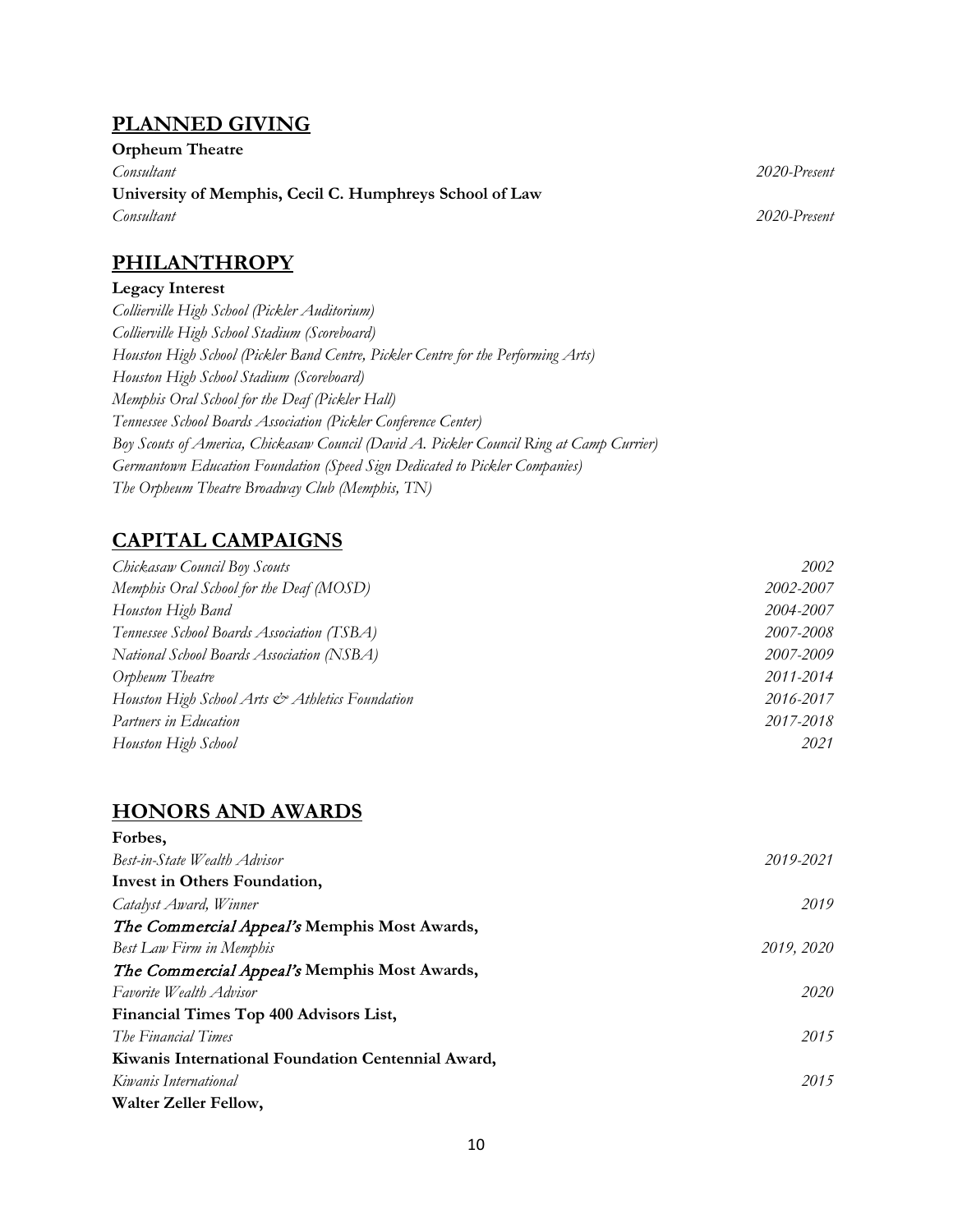| Kiwanis, LA-MS-West TN District                             | 2015                   |
|-------------------------------------------------------------|------------------------|
| Five Star Award,                                            |                        |
| Five Star Professional                                      | 2008-Present           |
| National School Board Member of the Year Bammy Award,       |                        |
| Academy of Education Arts and Sciences                      | 2013                   |
| America's Top 1,000 Financial Advisors Award,               |                        |
| Barron's Magazine                                           | 2011, 2012             |
| Distinguished Service Award,                                |                        |
| National School Boards Association                          | 2002, 2005, 2009, 2012 |
| The Educator's Voice Bammy Award,                           |                        |
| The Academy of Education Arts and Sciences                  | 2012                   |
| The National Altruism Award,                                |                        |
| WealthManagement.com (formerly Registered Rep)              | 2011                   |
| Diamond Lifetime Achievement Award,                         |                        |
| Tennessee School Boards Association                         | 2004-2010              |
| <b>MOSD Hall of Fame, Charter Member</b>                    |                        |
| Memphis Oral School for the Deaf                            | 2009                   |
| Hixson Ambassador,                                          |                        |
| Kiwanis International                                       | 2008                   |
| National Lifetime Achievement Award,                        |                        |
| Parent Teacher Association                                  | 2008                   |
| Charter Member of the Scholar's Circle,                     |                        |
| Tennessee School Boards Association                         | 2007                   |
| C. Hal Henard Distinguished Service Award,                  |                        |
| Tennessee School Boards Association                         | 2007                   |
| John T. Roberts Fellow,                                     |                        |
| Kiwanis, LA-MS-West TN District                             | 2006                   |
| <b>Outstanding Lt. Governor Award,</b>                      |                        |
| Kiwanis, LA-MS-West TN District                             | 2004-2005              |
| Silver Beaver Award,                                        |                        |
| Boy Scouts of America                                       | 2004                   |
| River of Life Fellow,                                       |                        |
| Kiwanis, LA-MS-West TN District                             | 2004                   |
| George F. Hixson Fellow,                                    |                        |
| Kiwanis International                                       | 2004                   |
| Germantown Citizen of the Year,                             |                        |
| The Germantown Lions Club                                   | 2004                   |
| District Award of Merit,                                    |                        |
| <b>Boy Scouts of America</b>                                | 2002                   |
| James E. West Fellow,                                       |                        |
| Boy Scouts of America                                       | 2002                   |
| Outstanding School Board Member for the State of Tennessee, |                        |
| Tennessee Congress of PTAs                                  | 2001-2002              |
| Golden Eagle Award,                                         |                        |
| <b>Boy Scouts of America</b>                                | 2001                   |